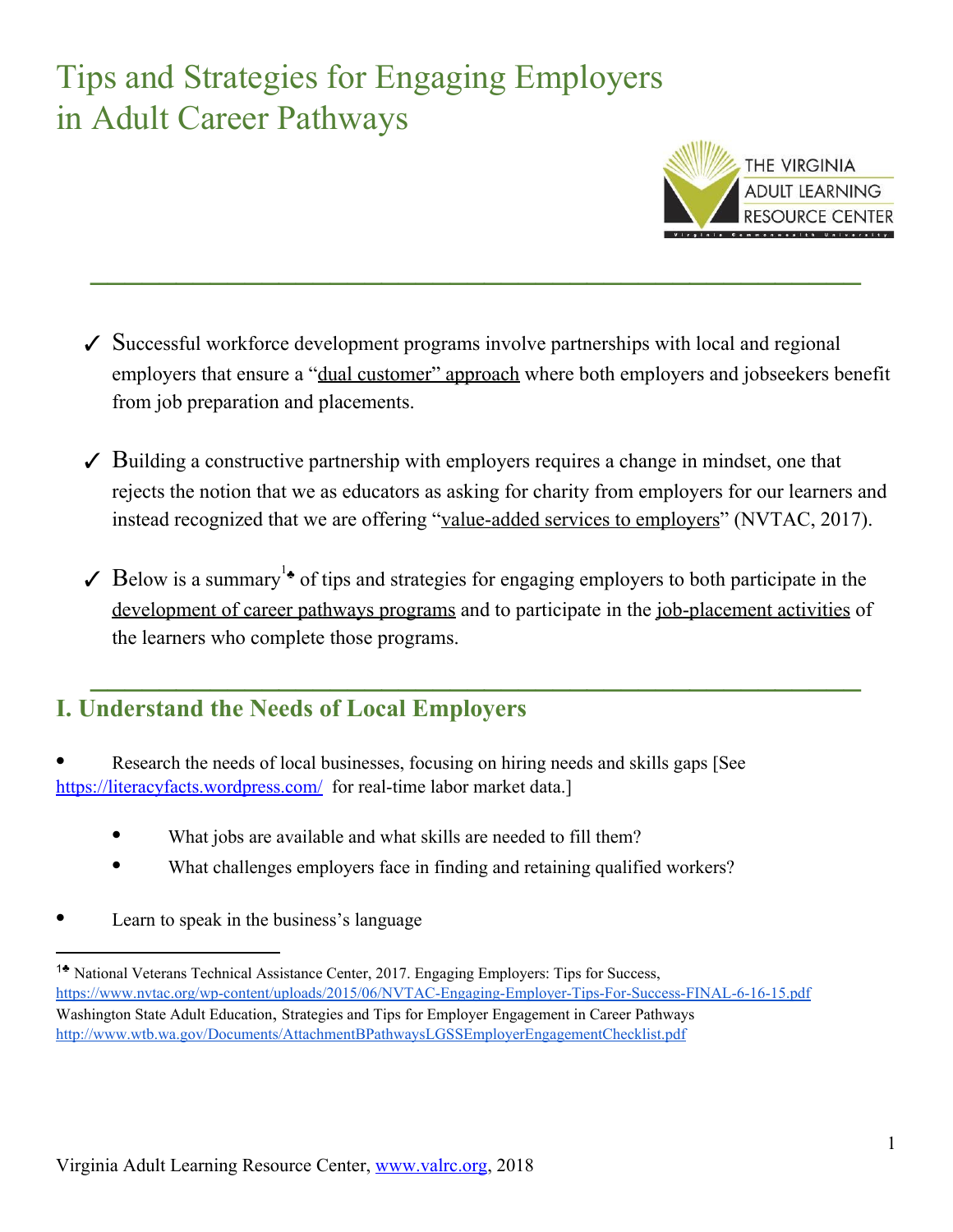**•** Make the case for your program as a value-added service. [Avoid portraying your program as a charity.]

For example, instead of saying,

*"We are a nonprofit dedicated to serving veterans who experience homelessness by helping them find meaningful employment. I'm calling to help find them jobs."* Say,

*"We find high-quality, entry-level workers for area employers at no charge. During the past year we've put 300 veterans to work at companies like yours. How can we help you meet your hiring goals?"*

- **•** Meet with employers
- **•** Network
- Build opportunities for interactions between employers and potential employees

#### **II. Make a Successful Match**

**•** Find willing partners and gauge the willingness of employers to enter partnerships with adult education programs.

**\_\_\_\_\_\_\_\_\_\_\_\_\_\_\_\_\_\_\_\_\_\_\_\_\_\_\_\_\_\_\_\_\_\_\_\_\_\_\_\_\_\_\_\_\_**

• Make contact with senior-level executives or others with decision-making authority

**•** Schedule an initial meeting with employers to gauge willingness. Come prepared with data to demonstrate your understanding of their needs and how your program can fulfill them

#### **III. Engage Employers in all Aspects of Program Design and Implementatio**n

**\_\_\_\_\_\_\_\_\_\_\_\_\_\_\_\_\_\_\_\_\_\_\_\_\_\_\_\_\_\_\_\_\_\_\_\_\_\_\_\_\_\_\_\_\_**

Ask employers to identify basic skill requirements and soft skill competencies they need in potential employees

- Request authentic workplace materials and scenarios to contextualize the curriculum
- **•** Ask employers to identify credentials that they consider valuable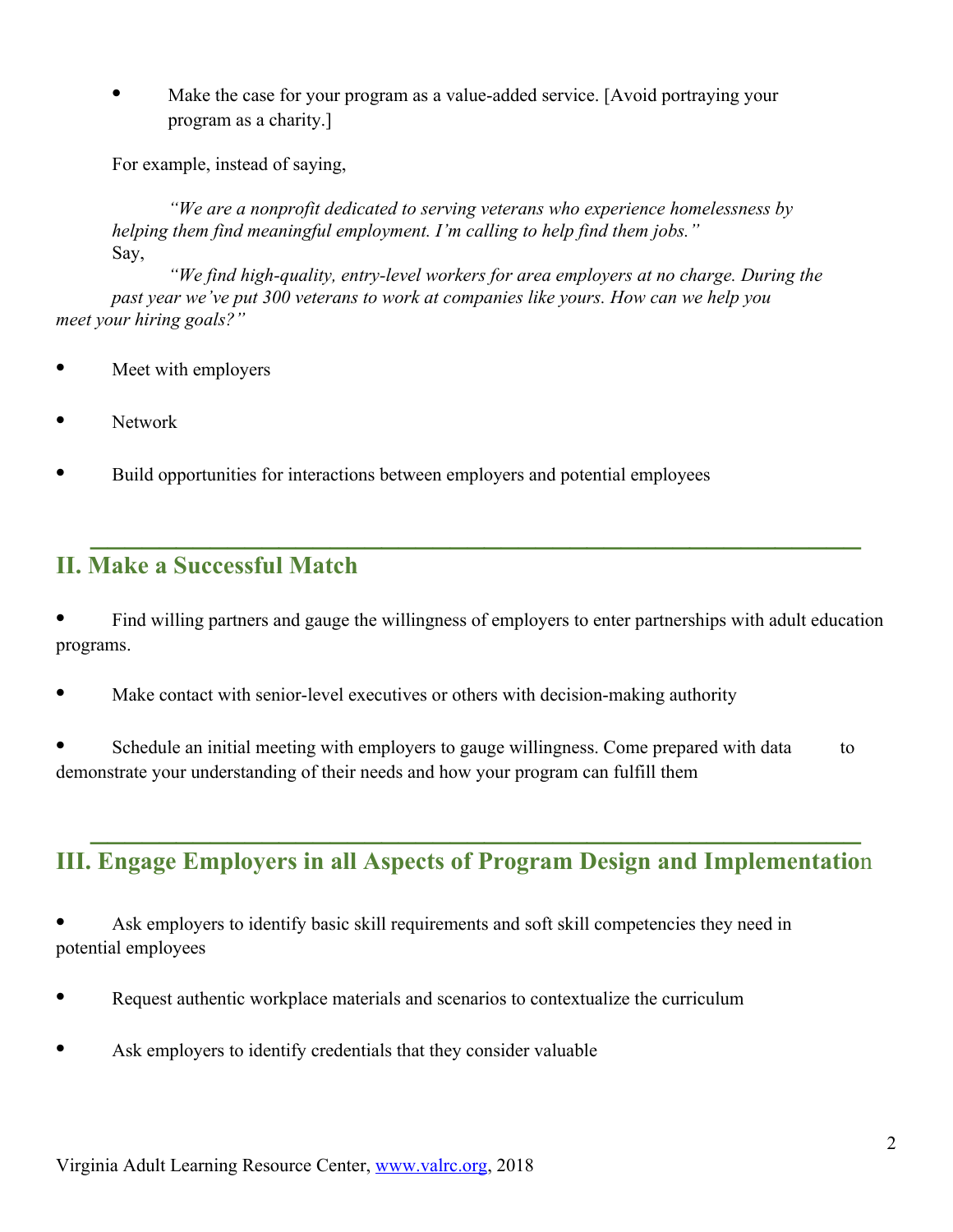**•** Ask employers to provide work-based learning experiences for adult learning (e.g., job shadowing, internships)

# **IV. Develop Long-term Relationships**

• Enlist employer support in job placement processes (e.g., mock interviews, actual interviews, hiring, providing tips on doing well in the job process)

**\_\_\_\_\_\_\_\_\_\_\_\_\_\_\_\_\_\_\_\_\_\_\_\_\_\_\_\_\_\_\_\_\_\_\_\_\_\_\_\_\_\_\_\_\_**

- Invite feedback about the success of the program and incorporate that into future programs
- **•** Establish a revision/evaluation process to demonstrate a commitment to improvement

**•** Maintain regular contact and keep employers informed about new curricula or new programmatic features

**\_\_\_\_\_\_\_\_\_\_\_\_\_\_\_\_\_\_\_\_\_\_\_\_\_\_\_\_\_\_\_\_\_\_\_\_\_\_\_\_\_\_\_\_**

**•** Recognize employers for their input, support, and guidance

### **For more Tips and Strategies on Engaging Employers**

Engaging Employers: Tips for Success

National Veterans Technical Assistance Center, 2017

[https://www.nvtac.org/wp-content/uploads/2015/06/NVTAC-Engaging-Employer-Tips-For-Suc](https://www.nvtac.org/wp-content/uploads/2015/06/NVTAC-Engaging-Employer-Tips-For-Success-FINAL-6-16-15.pdf) [cess-FINAL-6-16-15.pdf](https://www.nvtac.org/wp-content/uploads/2015/06/NVTAC-Engaging-Employer-Tips-For-Success-FINAL-6-16-15.pdf) Tips and guidance on how to engage employers in the development of workforce programs. For more from the National Veterans Technical Assistance Center, visit <https://www.nvtac.org/>

Strategies and Tips for Employer Engagement in Career Pathways

Washington State Adult Education [http://www.wtb.wa.gov/Documents/AttachmentBPathwaysLGSSEmployerEngagementChecklis](http://www.wtb.wa.gov/Documents/AttachmentBPathwaysLGSSEmployerEngagementChecklist.pdf) [t.pdf](http://www.wtb.wa.gov/Documents/AttachmentBPathwaysLGSSEmployerEngagementChecklist.pdf) A two-page list of tips and strategies to approach and build relationships with employers in career pathways.

#### Workplace Literacy Guide

ProLiteracy, 2016 Toolkit

[https://www.proliteracy.org/Portals/0/Downloads/Workplace%20Literacy%20Guide.pdf?ver=20](https://www.proliteracy.org/Portals/0/Downloads/Workplace%20Literacy%20Guide.pdf?ver=2016-06-02-160543-527) [16-06-02-160543-527](https://www.proliteracy.org/Portals/0/Downloads/Workplace%20Literacy%20Guide.pdf?ver=2016-06-02-160543-527) [See p. 31 Sample Employer Survey; p. 43 Sample Contracts; p. 56 Sample Lesson Plans] *The Workplace Literacy Guide* presents steps for developing a workplace